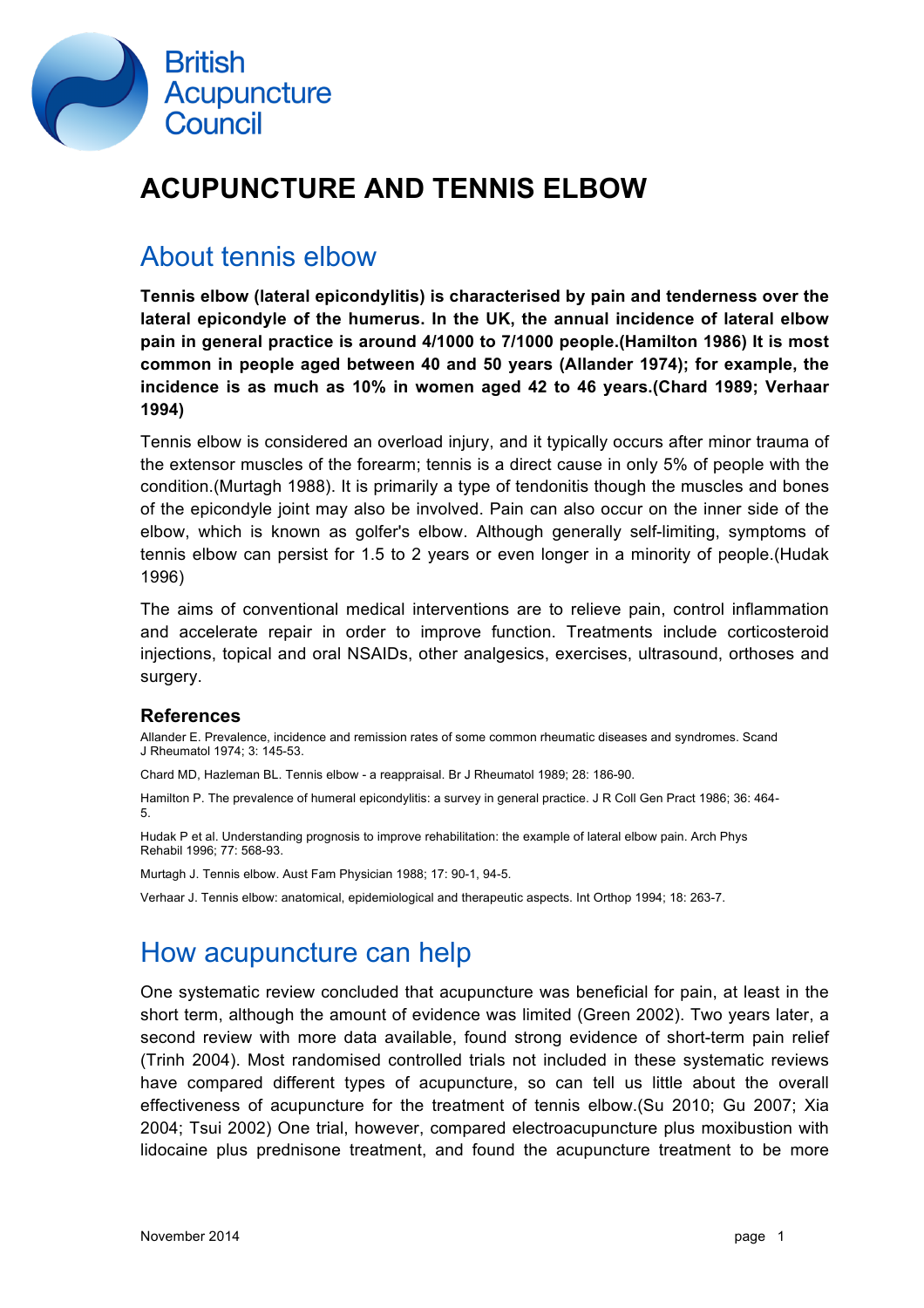effective.(Jiang 2005) The fact sheet on Sports Injuries has more information on other tendinopathies.

In general, acupuncture is believed to stimulate the nervous system and cause the release of neurochemical messenger molecules. The resulting biochemical changes influence the body's homeostatic mechanisms, thus promoting physical and emotional well-being. Stimulation of certain acupuncture points has been shown to affect areas of the brain that are known to reduce sensitivity to pain and stress, as well as promoting relaxation and deactivating the 'analytical' brain, which is responsible for anxiety (Wu 1999).

Acupuncture may help relieve symptoms of tennis elbow, such as pain and inflammation by:

- stimulating nerves located in muscles and other tissues, which leads to release of endorphins and other neurohumoral factors (e.g. neuropeptide Y, serotonin), and changes the processing of pain in the brain and spinal cord (Pomeranz 1987, Han 2004, Zhao 2008, Zhou 2008, Lee 2009, Cheng 2009);
- delivering analgesia via alpha-adrenoceptor mechanisms (Koo 2008);
- increasing the release of adenosine, which has antinociceptive properties (Goldman 2010);
- modulating the limbic-paralimbic-neocortical network (Hui 2009);
- reducing inflammation, by promoting release of vascular and immunomodulatory factors (Kavoussi 2007, Zijlstra 2003);
- improving muscle stiffness and joint mobility by increasing local microcirculation (Komori 2009), which aids dispersal of swelling.

#### About traditional acupuncture

Acupuncture is a tried and tested system of traditional medicine, which has been used in China and other eastern cultures for thousands of years to restore, promote and maintain good health. Its benefits are now widely acknowledged all over the world and in the past decade traditional acupuncture has begun to feature more prominently in mainstream healthcare in the UK. In conjunction with needling, the practitioner may use techniques such as moxibustion, cupping, massage or electroacupuncture. They may also suggest dietary or lifestyle changes.

Traditional acupuncture takes a holistic approach to health and regards illness as a sign that the body is out of balance. The exact pattern and degree of imbalance is unique to each individual. The traditional acupuncturist's skill lies in identifying the precise nature of the underlying disharmony and selecting the most effective treatment. The choice of acupuncture points will be specific to each patient's needs. Traditional acupuncture can also be used as a preventive measure to strengthen the constitution and promote general well-being.

An increasing weight of evidence from Western scientific research (see overleaf) is demonstrating the effectiveness of acupuncture for treating a wide variety of conditions. From a biomedical viewpoint, acupuncture is believed to stimulate the nervous system, influencing the production of the body's communication substances - hormones and neurotransmitters. The resulting biochemical changes activate the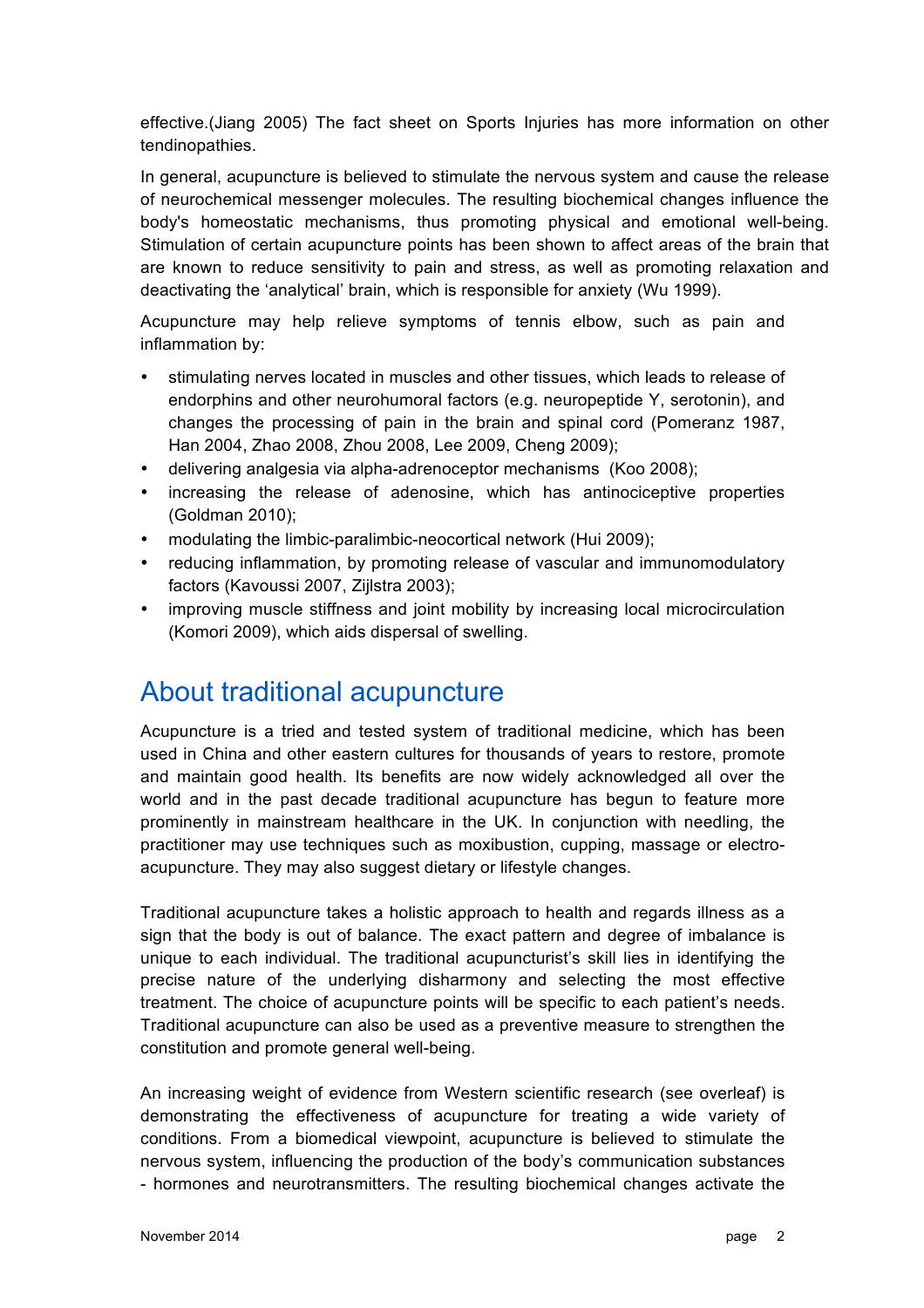body's self-regulating homeostatic systems, stimulating its natural healing abilities and promoting physical and emotional well-being.

### About the British Acupuncture Council

With over 3000 members, the British Acupuncture Council (BAcC) is the UK's largest professional body for traditional acupuncturists. Membership of the BAcC guarantees excellence in training, safe practice and professional conduct. To find a qualified traditional acupuncturist, contact the BAcC on 020 8735 0400 or visit www.acupuncture.org.uk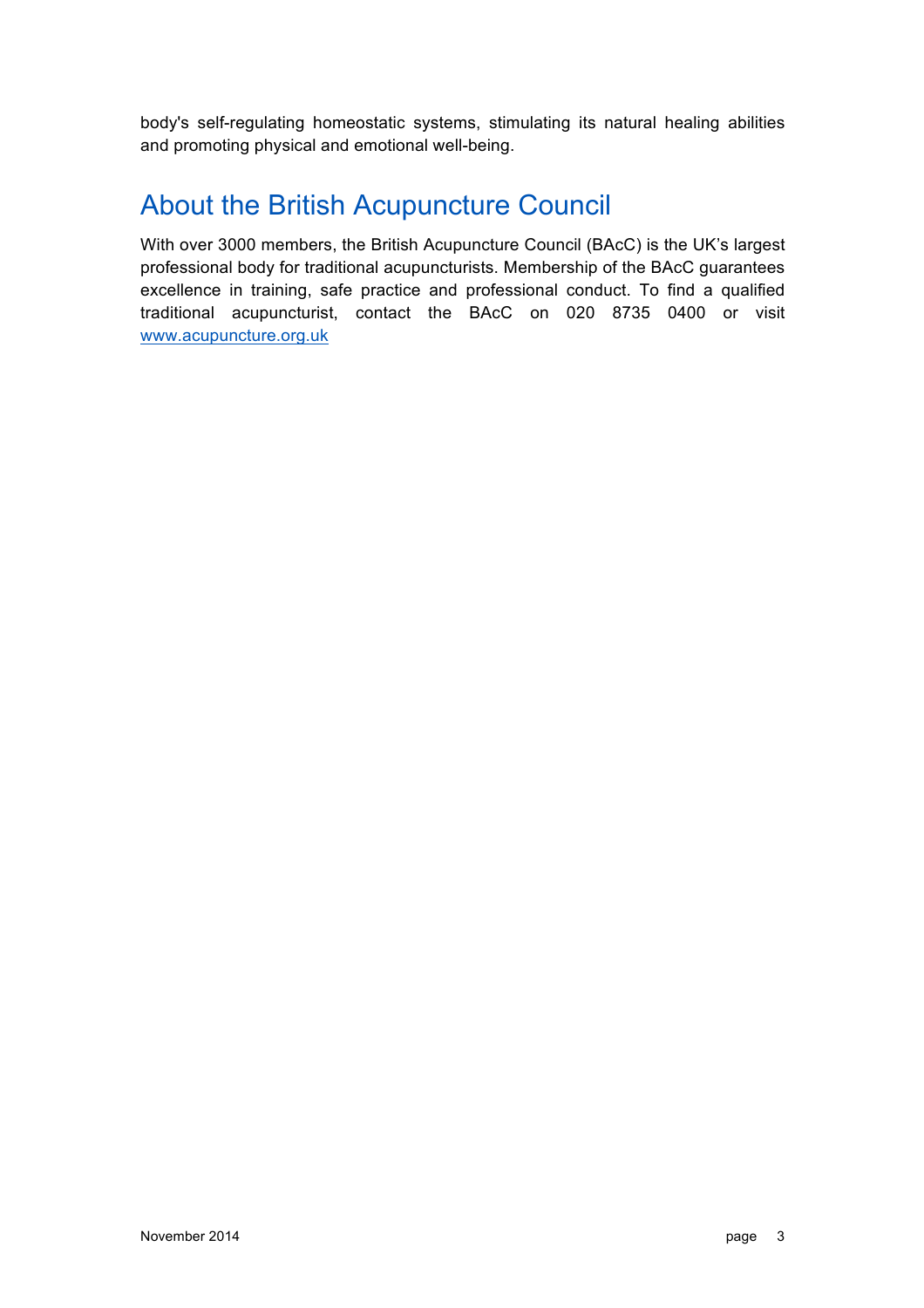# **ACUPUNCTURE AND TENNIS ELBOW**

### The evidence

| <b>Research</b>                                                                                                                                                           | <b>Conclusion</b>                                                                                                                                                                                                                                                                                                                                                                                                                                                                                                                                                                                                                                                                                                                                                                                                                                                                                                                                                                                                                                                                                                                                                               |
|---------------------------------------------------------------------------------------------------------------------------------------------------------------------------|---------------------------------------------------------------------------------------------------------------------------------------------------------------------------------------------------------------------------------------------------------------------------------------------------------------------------------------------------------------------------------------------------------------------------------------------------------------------------------------------------------------------------------------------------------------------------------------------------------------------------------------------------------------------------------------------------------------------------------------------------------------------------------------------------------------------------------------------------------------------------------------------------------------------------------------------------------------------------------------------------------------------------------------------------------------------------------------------------------------------------------------------------------------------------------|
| <b>Systematic reviews (SRs)</b>                                                                                                                                           |                                                                                                                                                                                                                                                                                                                                                                                                                                                                                                                                                                                                                                                                                                                                                                                                                                                                                                                                                                                                                                                                                                                                                                                 |
| Trinh KV et al. Acupuncture for the<br>alleviation of lateral epicondyle pain:<br>a systematic review. Rheumatology<br>2004; 43: 1085-90.                                 | A systematic review that evaluated the effectiveness of<br>acupuncture as a treatment for lateral epicondylitis. Six<br>randomised controlled trials (four sham-controlled) were<br>included. All the studies suggested that acupuncture was<br>effective in the short-term relief of lateral epicondyle pain. Five of<br>the six studies indicated that acupuncture treatment was more<br>effective compared to a control treatment. The reviewers<br>concluded that there was strong evidence suggesting that<br>acupuncture is effective in the short-term relief of lateral<br>epicondyle pain.                                                                                                                                                                                                                                                                                                                                                                                                                                                                                                                                                                             |
| Green S et al. Acupuncture for lateral<br>elbow pain. Cochrane Database of<br>Systematic Reviews 2002, Issue 1.<br>Art. No.: CD003527. DOI:<br>10.1002/14651858.CD003527. | A systematic review that included four small randomised<br>controlled trials. One trial found that needle acupuncture resulted<br>in relief of pain for significantly longer than placebo and was<br>more likely to result in a 50% or greater reduction in pain after<br>one treatment (RR 0.33, 95% CI 0.16 to 0.69). A second trial<br>demonstrated needle acupuncture to be more likely to result in<br>overall participant reported improvement than placebo in the<br>short term ( $RR = 0.09$ , 95% CI 0.01 to 0.64). No significant<br>differences were found in the longer term (after 3 or 12 months).<br>A third trial of laser acupuncture versus placebo demonstrated<br>no differences between laser acupuncture and placebo with<br>respect to overall benefit. A fourth trial found no difference<br>between Vitamin B12 injection plus acupuncture, and Vitamin<br>B12 injection alone. The reviewers concluded that there is<br>insufficient evidence to either support or refute the use of<br>acupuncture (either needle or laser) in the treatment of lateral<br>elbow pain, but that needle acupuncture is of short term benefit<br>with respect to pain. |

#### **Randomised controlled trials (not in the SRs)**

| Su X et al. Effects of                                                   | A randomised controlled trial that assessed the different effects                                                                      |
|--------------------------------------------------------------------------|----------------------------------------------------------------------------------------------------------------------------------------|
| electroacupuncture of different<br>frequencies for treatment of patients | of electroacupuncture of different frequencies in 85 patients with<br>refractory tennis elbow syndrome. The patients were allocated to |
| with refractory tennis elbow                                             | continuous wave or rarefaction wave electroacupuncture at the                                                                          |
| syndrome. Zhongquo Zhen Jiu 2010;                                        | same acupoints. A Visual Analogue Scale (VAS) was used to                                                                              |
| $30:43-5.$                                                               | evaluate the tenderness score. The effective rate was 82, 9% in                                                                        |
|                                                                          | continuous wave group and 84, 1% in rarefaction wave group.                                                                            |
|                                                                          | with no significant difference between the two groups. The                                                                             |
|                                                                          | healing rate was better in rarefaction wave group (56, 8% vs.)                                                                         |
|                                                                          | 31.7% in the continuous wave group; p<0.05). The VAS scores                                                                            |
|                                                                          | were significantly reduced after electroacupuncture treatment in                                                                       |
|                                                                          | both groups (both p<0.001). The researchers concluded that                                                                             |
|                                                                          | rarefaction wave electroacupuncture is better than continuous                                                                          |
|                                                                          | wave electroacupuncture for refractory tennis elbow syndrome.                                                                          |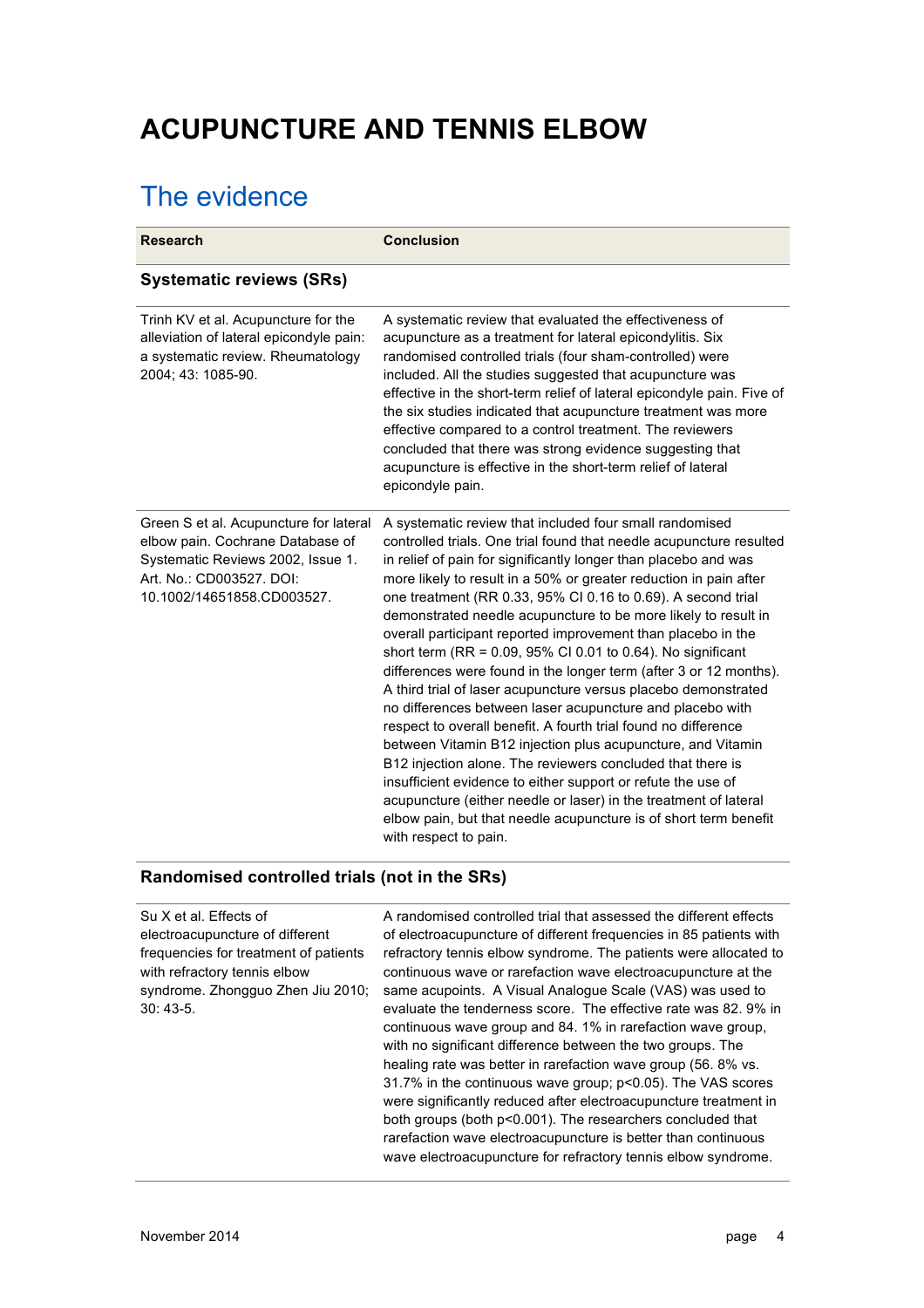| Gu JQ, Shan YH. Therapeutic effect<br>of triple puncture at Tianzong (SI 11)<br>as main method on obstinate tennis<br>elbow. Zhongguo Zhen Jiu 2007; 27:<br>109-11.                 | A randomised controlled trial that compared the therapeutic<br>effects of triple puncture at SI11 plus routine acupuncture with<br>routine acupuncture alone in 62 patients with obstinate tennis<br>elbow. Changes in symptoms and signs were compared<br>between the two treatment groups. The cure rate was better in<br>the triple puncture group (71.9% vs. 43.3% with routine<br>acupuncture alone; p<0.05). The researchers concluded that<br>triple puncture combined with routine acupoint selection therapy<br>has a better therapeutic effect on obstinate tennis elbow than<br>routine acupuncture alone. |
|-------------------------------------------------------------------------------------------------------------------------------------------------------------------------------------|-----------------------------------------------------------------------------------------------------------------------------------------------------------------------------------------------------------------------------------------------------------------------------------------------------------------------------------------------------------------------------------------------------------------------------------------------------------------------------------------------------------------------------------------------------------------------------------------------------------------------|
| Jiang ZY et al. Controlled observation<br>on electroacupuncture combined with<br>cake-separated moxibustion for<br>treatment of tennis elbow. Zhongguo<br>Zhen Jiu 2005; 25: 763-4. | A randomised controlled trial that compared electroacupuncture<br>plus moxibustion with lidocaine plus prednisone treatment in the<br>treatment of 128 patients with tennis elbow. The cure rate and<br>the effective rate were 40.6% and 93.7% in the<br>electroacupuncture group, and 25.0% and 78.1% in the<br>conventional medicine group, respectively, with a significant<br>difference between the two groups in favour of acupuncture<br>(p<0.05). The researchers concluded that electroacupuncture<br>combined with moxibustion is an effective treatment for tennis<br>elbow.                              |
| Xia DB, Huang Y. Combination of Fu<br>needling with electric acupuncture for<br>tennis elbow. Di Yi Jun Yi Da Xue<br>Xue Bao 2004; 24: 1328-9.                                      | A randomised controlled trial that assessed the clinical effect of<br>Fu needling combined with electroacupuncture in 100 patients<br>with tennis elbow. Patients were allocated to receive Fu<br>needling, electroacupuncture or a combination of the two. All<br>three therapies had good effects, but the combined therapy was<br>the most effective. The researchers concluded that Fu needling<br>combined with electroacupuncture may produce a higher cur<br>rate of tennis elbow than either of the therapies used alone.                                                                                     |
| effectiveness between manual<br>acupuncture and electro-acupuncture<br>on patients with tennis elbow.<br>Acupunct Electrother Res 2002; 27:<br>107-17.                              | Tsui P, Leung MC. Comparison of the A single-blinded randomised controlled trial that compared the<br>relative effectiveness of manual acupuncture and<br>electroacupuncture in 20 patients with chronic tennis elbow.<br>After 6 treatments, significant differences were observed<br>between groups favouring electroacupuncture in relation to pain<br>relief (measured on a pain visual analogue scale) and pain free<br>hand grip strength. The researchers concluded that<br>electroacupuncture is superior to manual acupuncture in treating<br>patients with tennis elbow.                                    |
| <b>Research on mechanisms</b><br>for acupuncture                                                                                                                                    |                                                                                                                                                                                                                                                                                                                                                                                                                                                                                                                                                                                                                       |
|                                                                                                                                                                                     |                                                                                                                                                                                                                                                                                                                                                                                                                                                                                                                                                                                                                       |

| Goldman N et al. Adenosine A1<br>receptors mediate local anti-<br>nociceptive effects of acupuncture.<br>Nat Neurosci 2010 May 30. [Epub]<br>ahead of print] | A study that found the neuromodulator adenosine, which has<br>anti-nociceptive properties, was released during acupuncture in<br>mice, and that its anti-nociceptive actions required adenosine A1<br>receptor expression. Direct injection of an adenosine A1<br>receptor agonist replicated the analgesic effect of acupuncture.<br>Inhibition of enzymes involved in adenosine degradation<br>potentiated the acupuncture-elicited increase in adenosine, as<br>well as its anti-nociceptive effect. The researchers concluded<br>that their observations indicate that adenosine mediates the<br>effects of acupuncture and that interfering with adenosine<br>metabolism may prolong the clinical benefit of acupuncture. |
|--------------------------------------------------------------------------------------------------------------------------------------------------------------|--------------------------------------------------------------------------------------------------------------------------------------------------------------------------------------------------------------------------------------------------------------------------------------------------------------------------------------------------------------------------------------------------------------------------------------------------------------------------------------------------------------------------------------------------------------------------------------------------------------------------------------------------------------------------------------------------------------------------------|
| Hui K.K.-S. The salient                                                                                                                                      | A study that assessed the results of fMRI on 10 healthy adults                                                                                                                                                                                                                                                                                                                                                                                                                                                                                                                                                                                                                                                                 |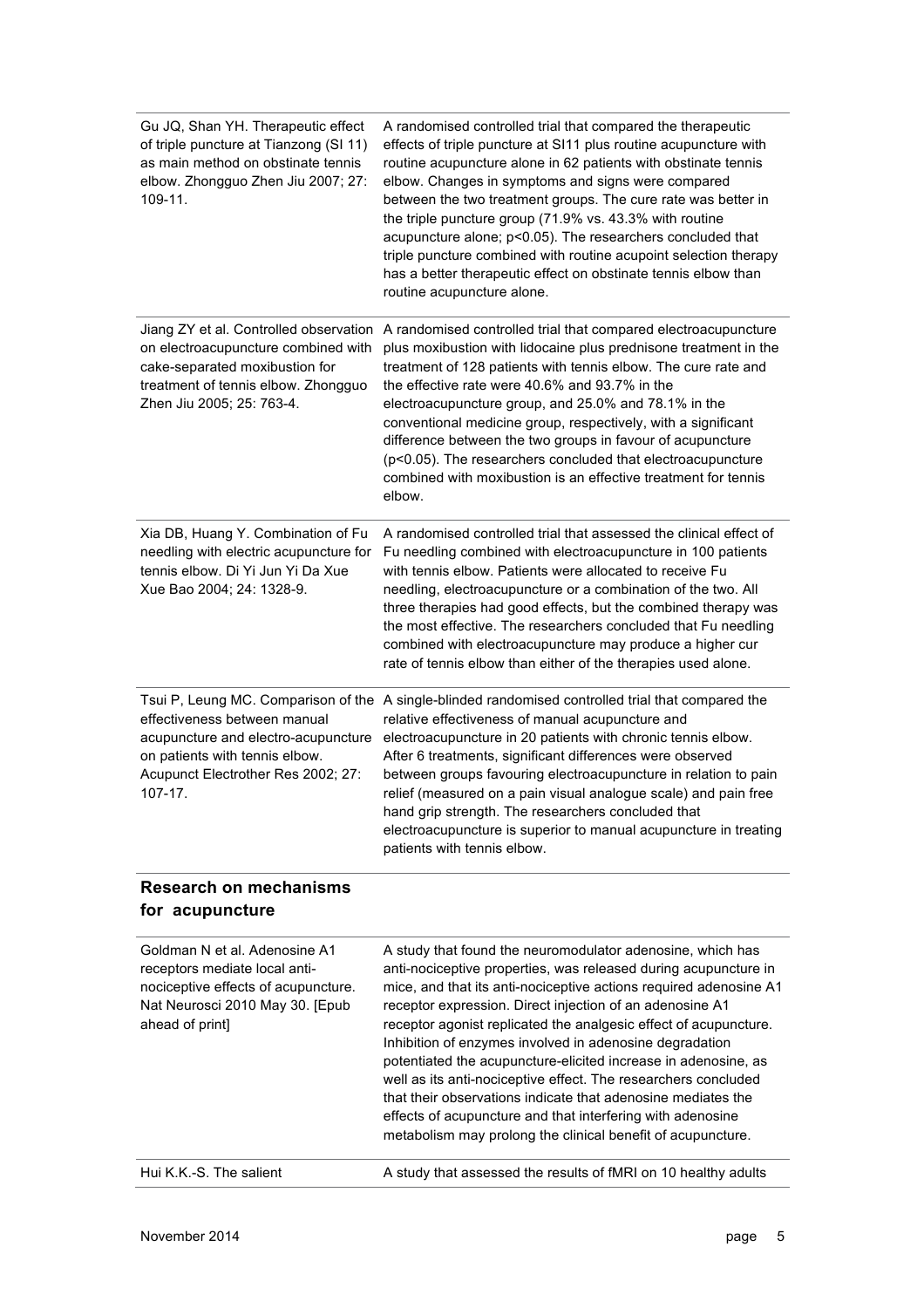| characteristics of the central effects<br>of acupuncture needling: limbic-<br>paralimbic-neocortical network<br>modulation. Human Brain Mapping<br>2009; 30: 1196-206.                                                | during manual acupuncture at 3 acupuncture points and a sham<br>point on the dorsum of the foot. Although certain differences<br>were seen between real and sham points, the hemodynamic and<br>psychophysical responses were generally similar for all 4 points.<br>Acupuncture produced extensive deactivation of the limbic-<br>paralimbic-neocortical system. Clusters of deactivated regions<br>were seen in the medial prefrontal cortex, the temporal lobe and<br>the posterior medial cortex. The sensorimotor cortices, thalamus<br>and occasional paralimbic structures such as the insula and<br>anterior middle cingulate cortex showed activation. The<br>researchers concluded that their results provided additional<br>evidence that acupuncture modulates the limbic-paralimbic-<br>neocortical network. They hypothesised that acupuncture may<br>mediate its analgesic, anti-anxiety, and other therapeutic effects<br>via this intrinsic neural circuit that plays a central role in the<br>affective and cognitive dimensions of pain. |
|-----------------------------------------------------------------------------------------------------------------------------------------------------------------------------------------------------------------------|-------------------------------------------------------------------------------------------------------------------------------------------------------------------------------------------------------------------------------------------------------------------------------------------------------------------------------------------------------------------------------------------------------------------------------------------------------------------------------------------------------------------------------------------------------------------------------------------------------------------------------------------------------------------------------------------------------------------------------------------------------------------------------------------------------------------------------------------------------------------------------------------------------------------------------------------------------------------------------------------------------------------------------------------------------------|
| Cheng CH et al. Endogenous Opiates<br>in the Nucleus Tractus Solitarius<br>Mediate Electroacupuncture-induced<br>Sleep Activities in Rats. Evid Based<br>Complement Alternat Med 2009 Sep<br>3. [Epub ahead of print] | An animal study that investigated the involvement of the nucleus<br>tractus soliatarius opioidergic system in electroacupuncture-<br>induced alterations in sleep, the findings of which suggested that<br>mechanisms of sleep enhancement may be mediated, in part,<br>by cholinergic activation, stimulation of the opioidergic neurons<br>to increase the concentrations of beta-endorphin and the<br>involvement of the µ-opioid receptors.                                                                                                                                                                                                                                                                                                                                                                                                                                                                                                                                                                                                             |
| chronic corticosterone-induced<br>depression-like behavior and<br>expression of neuropeptide Y in the<br>rats. Neuroscience Letters 2009; 453:<br>$151-6.$                                                            | Lee B et al. Effects of acupuncture on In animal studies, acupuncture has been found to significantly<br>reduce anxiety-like behaviour, and increase brain levels of<br>neuropeptide Y, which appear to correlate with reported anxiety.                                                                                                                                                                                                                                                                                                                                                                                                                                                                                                                                                                                                                                                                                                                                                                                                                    |
| Komori M et al. Microcirculatory<br>responses to acupuncture stimulation<br>and phototherapy. Anesth Analg<br>2009; 108: 635-40.                                                                                      | Experimental study on rabbits in which acupuncture stimulation<br>was directly observed to increase diameter and blood flow<br>velocity of peripheral arterioles, enhancing local microcirculation.                                                                                                                                                                                                                                                                                                                                                                                                                                                                                                                                                                                                                                                                                                                                                                                                                                                         |
| Koo ST et al. Electroacupuncture-<br>induced analgesia in a rat model of<br>ankle sprain pain is mediated by<br>spinal alpha-adrenoceptors. Embase<br>Pain 2008; 135: 11-9.                                           | An animal study that investigated the underlying mechanism of<br>electroacupuncture (EA) analgesia, and the effects of various<br>antagonists on known endogenous analgesic systems in a rat<br>model of ankle sprain. EA significantly improved the weight-<br>bearing capacity of the affected hind limb for 2 hours, suggesting<br>an analgesic effect. The alpha-adrenoceptor antagonist<br>phentolamine completely blocked the EA-induced analgesia,<br>whereas naloxone failed to block the effect. Further experiments<br>showed that intrathecal administration of yohimbine, an alpha2-<br>adrenergic antagonist, reduced the EA-induced analgesia in a<br>dose-dependent manner, whereas terazosin, an alpha1-<br>adrenergic antagonist, did not produce any effect. The<br>researchers concluded that the results suggest EA-induced<br>analgesia is mediated by alpha-adrenoceptor mechanisms and,<br>at least in part, mediated by spinal alpha2-adrenoceptor<br>mechanisms.                                                                   |
| Zhao ZQ. Neural mechanism<br>underlying acupuncture analgesia.<br>Prog Neurobiol 2008; 85: 355-75.                                                                                                                    | Review article that discusses the various peripheral and central<br>nervous system components of acupuncture anaesthesia in<br>detail.                                                                                                                                                                                                                                                                                                                                                                                                                                                                                                                                                                                                                                                                                                                                                                                                                                                                                                                      |